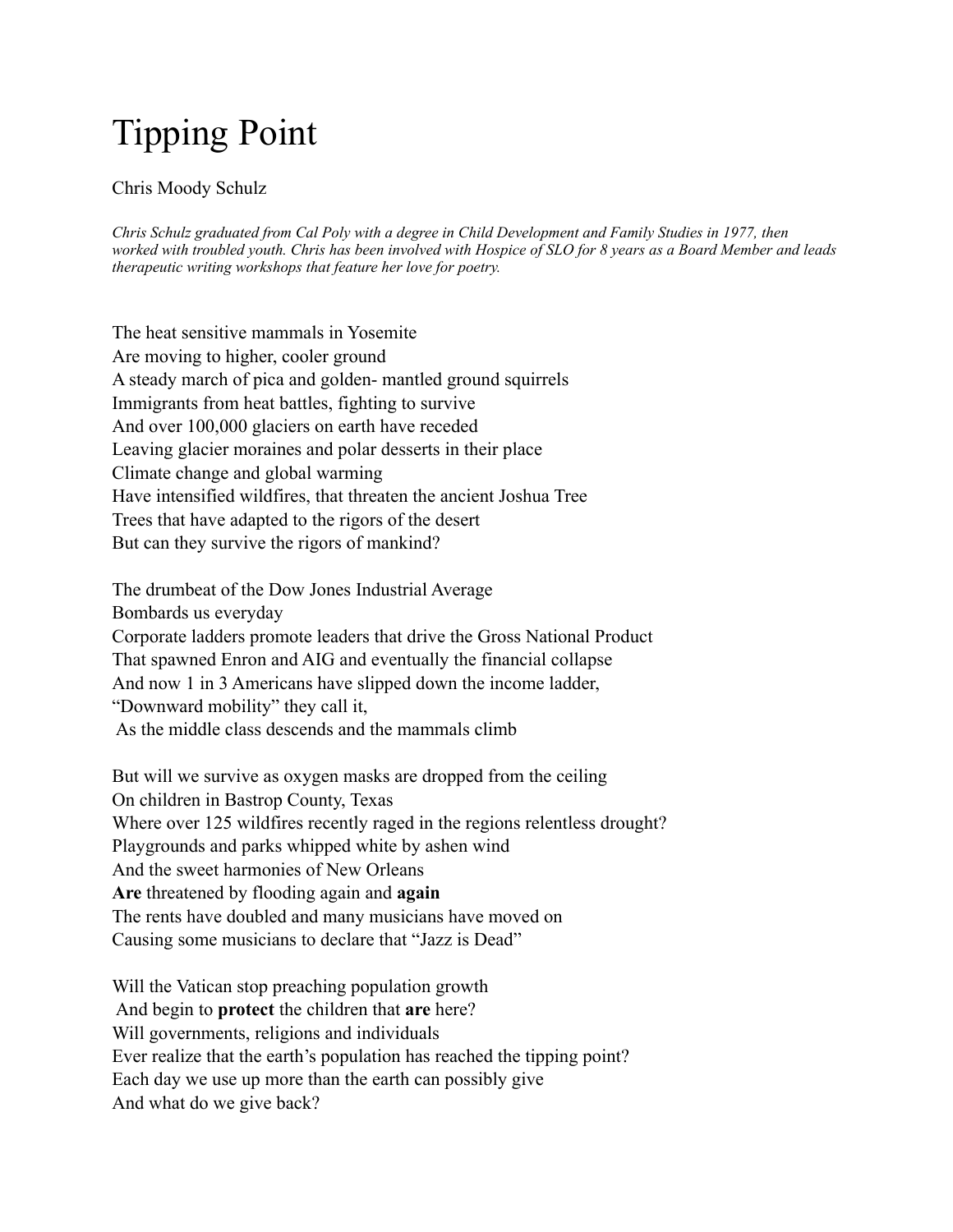Disposal diapers, plastic bags and shark carcasses without their fins As we skin the earth and peel her beauty to the core

The American born Brazilian nun, Dorothy Mae Stang, Protector of the Amazon and the poor peasants who tended their plots In the Amazon Basin, **without** deforestation Known as the Amazon Angel, Dorothy was brutally murdered in February of 2005 A dark plot written and directed by greedy Amazon rancher, Regivaldo Galva Who for years has been out on **bail**!!! Will he finally begin to serve the 30 year sentence he received? Will the slogan that Dot bravely wore on her shirt, "The death of the forest is the end of our life" Be heard above the bulldozers and chain saws? Did the Angel of the Amazon die in vain?

 Oxygen masks are touted in advertisements for the Chinese As their large cities report the highest air pollution in the world Their economic engine roars But their people are choking on greenhouse gases Will the agreements at Stockholm be fulfilled? Will the improvements in the environment We have slowly begun to make in the States Weaken in the upcoming election, As politicians fold in fear Of losing their almighty corporate donation? Will right wing politicians ignore scientific **facts** Like climate change and evolution? Will large carbon producing corporations That hire hundreds of anti-climate lobbyists Continue to **paralyze** our political process as their **profits** soar? The BP Deepwater Horizon oil spill, Transocean and Halliburton's role And the Exxon Valdez The environmental contamination from petroleum drilling By Chevron/ Texaco in Ecuador That left birth defects in newborns and high cancer rates A \$8.6 billion dollar ruling against Chevron But endless appeals filed by an endless supply of blood money Has rendered the verdict **unenforceable** outside of Ecuador But Ecuador and Brazil are us,

As we remember the words spoken by Dorothy Stang

"The death of the forest is the death of us"